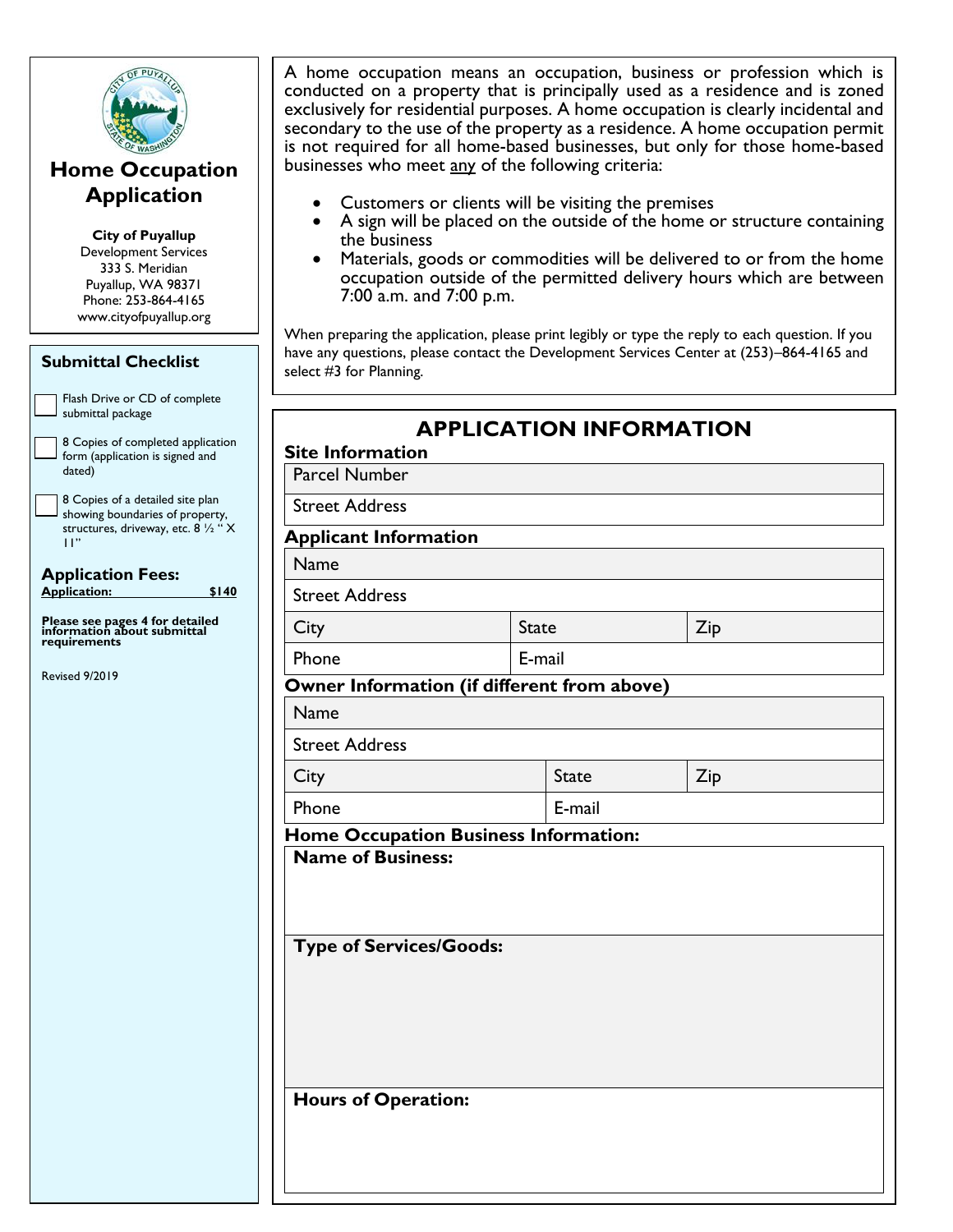#### **SITE INFORMATION**

| <b>Parcel Number</b>                                                                                                                                                      |  |
|---------------------------------------------------------------------------------------------------------------------------------------------------------------------------|--|
| A) Total Enclosed Building Floor Area on Property (Square Feet)<br>(including detached garages and all stories of the buildings if they are more than one (1) story tall) |  |
|                                                                                                                                                                           |  |
| Total Floor Area of the Room/Building That the Home Occupation will occupy (Square Feet)<br>B)                                                                            |  |
| C) % of Enclosed Area That Will Be Occupied by the Home Occupation*:                                                                                                      |  |
|                                                                                                                                                                           |  |
| $\mathsf{C}^*$                                                                                                                                                            |  |
| *Cannot exceed 25% per PMC 20.75.012                                                                                                                                      |  |

#### **BUSINESS INFORMATION**

Home occupations must meet and maintaining the following conditions. Please respond fully as to how your request meets these conditions. If you need additional space, please reference and attach any such information.

A home occupation shall be conducted in a dwelling or accessory building and shall be clearly incidental and secondary to the use of the structure as a dwelling. Retail sales of items not produced on the premises shall be allowed only if clearly incidental to the primary function of the home occupation. Urban agriculture activities meeting the criteria of PMC 20.20.010 or 20.25.010 are exempt from this standard. (PMC 20.75.015 (1))

In no way shall the appearance of the structure or premises and property be so altered, or the conduct of the occupation within the structure be such that the structure or premises may be reasonably recognized as serving the home occupation. Such alteration or conduct shall include, but not be limited to, color, materials, construction, lighting, signs, sounds, noises, storage of construction equipment, vehicle parking area, radio, or television interference, vibrations, smoke, odors, and/or display of equipment or materials. Urban agriculture activities meeting the criteria of PMC 20.20.010 or 20.25.010 are exempt from this standard. (PMC 20.75.015 (2))

No home occupation shall involve automobile repair, body work, upholstering, or similar automobile-related activity (PMC 20.75.012).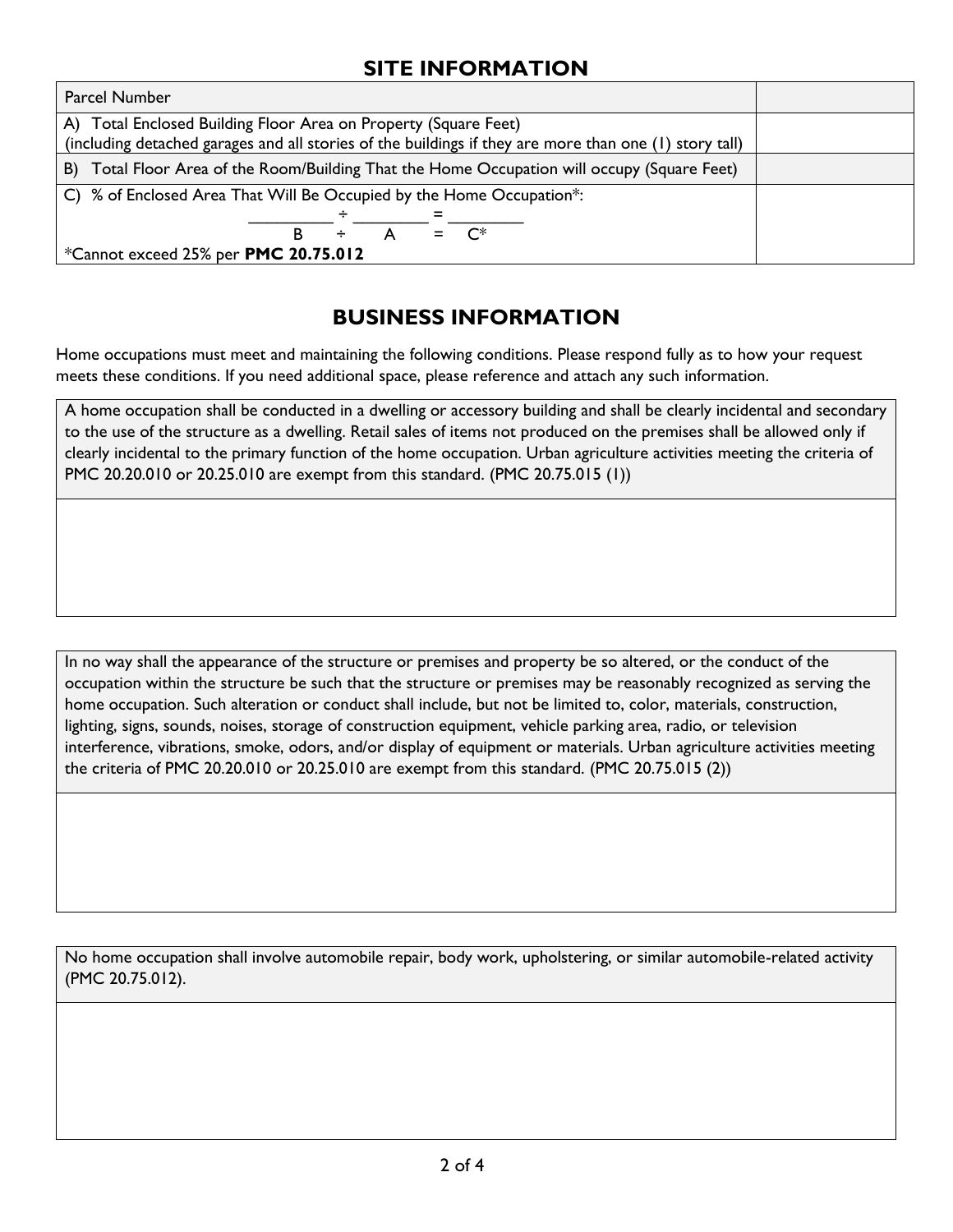Employees who do not reside at the location of the home occupation may be allowed to work at the home occupation; vehicular trips associated with employees entering and leaving the site for employment shall count toward the max trips allowed (PMC 20.75.015 (3))

No motor or mechanical equipment shall be permitted other than that normally incidental to the use of the structure as a dwelling. Nor shall nay home occupation involve the use of commercial vehicles, other than those owned by the occupant for the delivery of products or materials to and from the premises, except that no such vehicle shall exceed one ton in capacity (PMC 20.75.014 (4))

No home occupation shall result in the use of utilities or the generation of traffic by the property beyond what is normal and typical to a residential use. For more information, please see 20.75.015 (5) of the Puyallup Municipal Code.

### **Estimated Number of Visitor Vehicle Trips Per Day**

Each trip coming to and each trip leaving from the property is considered to be a single vehicle trip, so that each visitor to the home occupation would typically generate two vehicle trips. Vehicular trips associated with employees entering and leaving the site for employment shall count toward the max trips allowed.

| For Staff use only |                                        |     |       |  |
|--------------------|----------------------------------------|-----|-------|--|
|                    | Maximum Allowed Visitor Vehicle Trips: |     |       |  |
| l (A               | X(S)                                   | $=$ | (VTD) |  |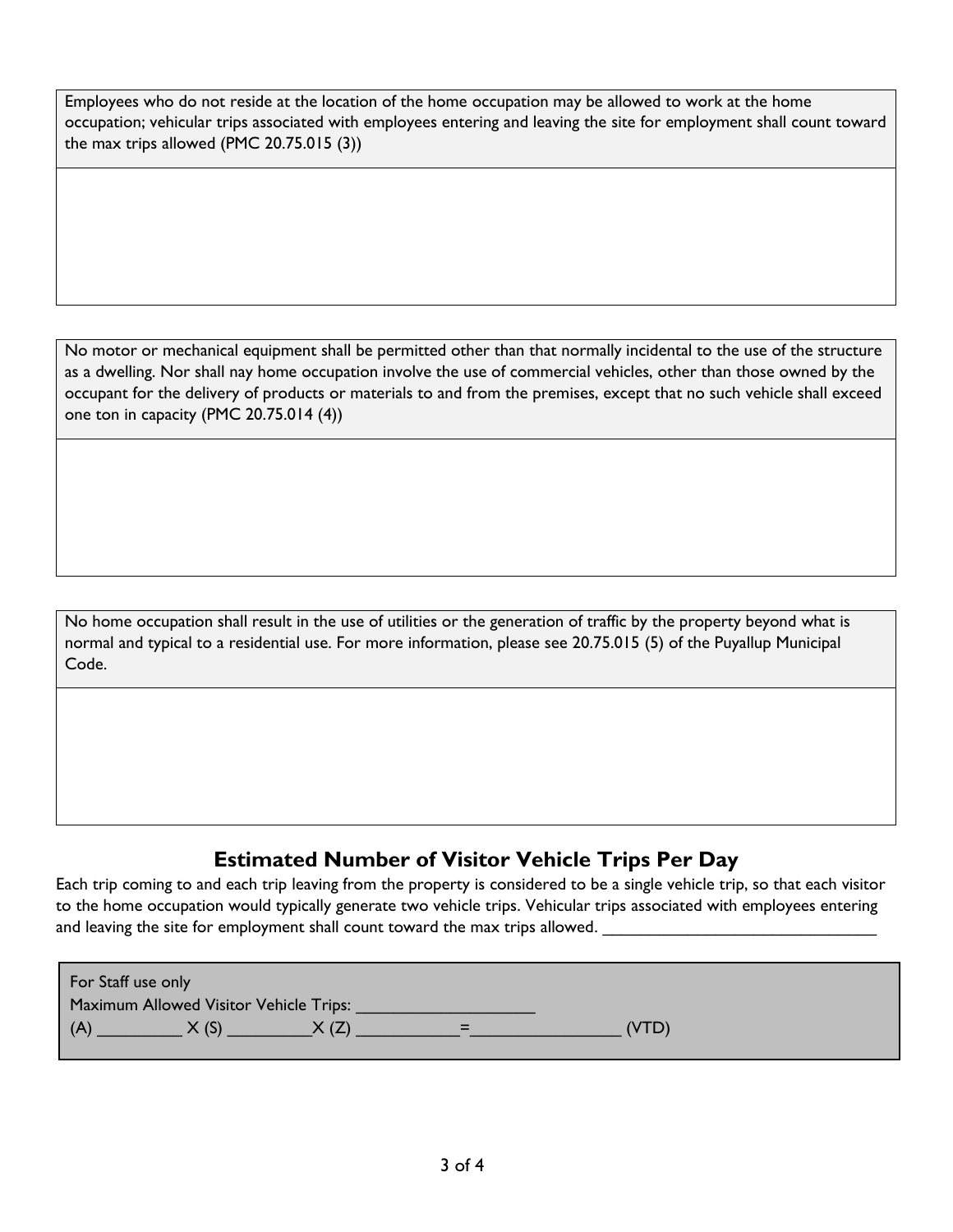#### **SIGNAGE**

Under Puyallup Municipal Code 20.75.015 subsection (2) the placement of one nameplate, mounted flush against the wall of the residence, stating the name of the home occupation is permitted. The nameplate may be two square feet or smaller as regulated under Puyallup Municipal Code 20.60.005 (m).



I am intending to hang a nameplate mounted flush against the wall of the residence

No signage is proposed with this home occupation

## **MARIJUANA PRODUCTION PROCESSING AND RETAILING PROHIBITED**

In the case of any Marijuana Producer, Processor, and or Retailer the city shall not issue a city business license to any person who will operate as a marijuana processor, marijuana producer, or marijuana retailer, as such terms are defined in PMC 20.15.005.

## **REQUIREMENTS FOR SUBMITTAL OF A HOME OCCUPATION PERMIT**

- 1) 8 Copies of the signed and dated completed application form. Please print legibly or type. For any items which are not applicable to your request, please mark "N/A". Do not leave any question unanswered, doing so will make you application incomplete.
- 2) 8 Copies of an 81/2" X 11" site plan, dimensioned, drawn to scale and including the following items:
	- The boundaries of the property
	- Dimensions of property and square footage of property
	- Location of existing and proposed structures indicating setback distances from property lines
	- The square footage of each structure
	- The location of the home occupation within the structure
	- The square footage of the home occupation within the structure
	- Parking area, with parking spaces clearly visible
	- The site plan can be drawn on a satellite image (such as a color google map image) as long as all the required items are included. Alternatively, you can draw your site map using the template provided on the following pages.
- 3) Application fee of \$140.00 due at time of submittal

# **CERTIFICATION**

I hereby state that I am the applicant listed above, and certify that all information contained above and in exhibits attached hereto is true and correct to the best of my knowledge and belief and is submitted for consideration by the City of Puyallup, pursuant to the provision of the Puyallup Municipal Code. It is understood that the processing of this application may require additional supporting evidence, data or statements.

RIGHT OF ENTRY: By signing this application the applicant grants unto the City and its agents the right to enter upon the premises for purpose of conducting all necessary inspection to determine compliance with applicable laws, codes and regulations. This right of entry shall continue until a certificate of occupancy is issued for the property.

| Signature of Applicant: | Date  |
|-------------------------|-------|
| Signature of Owner:     | Date: |
| (or authorized agent)   |       |